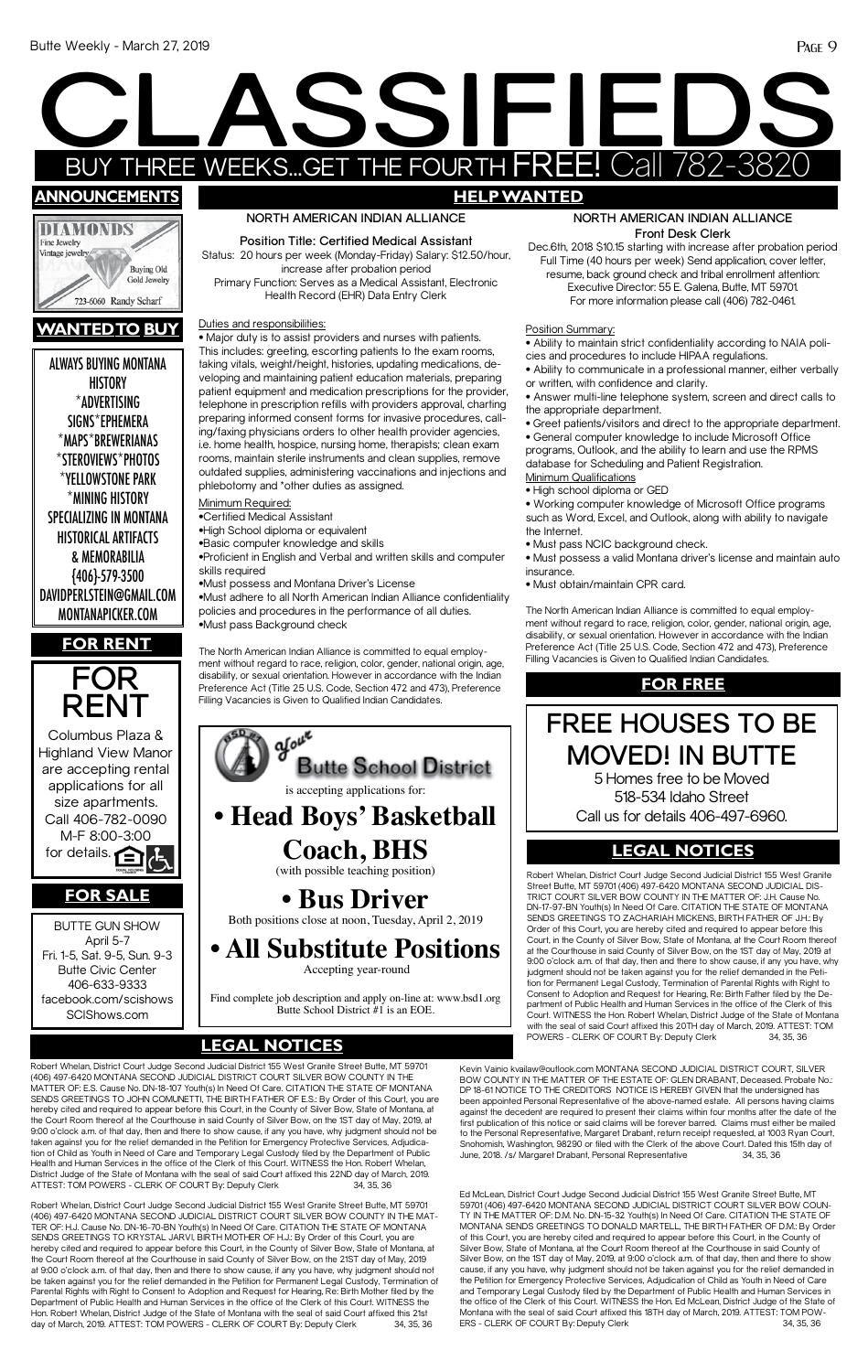MONTANA SECOND JUDICIAL DISTRICT COURT SILVER BOW COUNTY IN RE THE MATTER OF THE GUARDIANSHIP OF: B.J.S. A Minor. Cause No. DG-18-36 HON. ROBERT J. WHELAN ORDER SETTING HEARING Pursuant to the Verified Petition for Name Change of Minor Child filed by Petitioners Jody D'Arcy and Jennifer D'Arcy, and pursuant to their request that this Court enter an Order setting a hearing on said Petition, IT IS HEREBY ORDERED that a hearing on the Verified Petition for Name Change of Minor Child is set for Friday, the 29th day of March, 2019, at the hour of 10:00a.m., at the Silver Bow County Courthouse in Butte, Montana. DATED this 28th day of February, 2019. JUDGE ROBERT J. WHELAN Department No. 2 DISTRICT COURT JUDGE 34, 35, 36, 37

## **LEGAL NOTICES**

MONTANA SECOND JUDICIAL DISTRICT COURT SILVER BOW COUNTY IN RE THE MATTER OF THE GUARDIANSHIP OF: L.J.S. A Minor. Cause No. DG-18-37 HON. ROBERT J. WHELAN ORDER SETTING HEARING Pursuant to the Verified Petition for Name Change of Minor Child filed by Petitioners Jody D'Arcy and Jennifer D'Arcy, and pursuant to their request that this Court enter an Order setting a hearing on said Petition, IT IS HEREBY ORDERED that a hearing on the Verified Petition for Name Change of Minor Child is set for Friday, the 29th day of March, 2019, at the hour of 10:00a.m., at the Silver Bow County Courthouse in Butte, Montana. DATED this 28th day of February, 2019. JUDGE ROBERT J. WHEL-AN Department No. 2 DISTRICT COURT JUDGE 31, 32, 33, 34

Karen Mandic, CEO Pro Se Butte Community FCU 2901 Grand Ave Butte, MT 59701 Ph: 406-723-8284 Fax: 406-723-3679 Email: info@buttecommunityfcu.com. IN THE JUSTICE COURT OF SILVER BOW COUNTY, MONTANA BEFORE THE HONORABLE DEBRA D WILLIAMS JUSTICE OF THE PEACE Butte Community Federal Credit Union, Cause No. CV-2018-12225 Plaintiff, vs. Brandon Bricker, Defendant SUMMONS THE STATE OF MONTANA SENDS GREETINGS TO THE ABOVE-NAMED DEFENDANT(S), GREETING(S): Brandon Bricker, YOU ARE HEREBY SUMMONED to answer the Complaint in this action, which is filed in the above entitled Court. A copy of same is served upon you. You must file your written answer with the above entitled Court and serve a copy upon the Plaintiff(s), or Plaintiff('s)(s') attorney within twenty (20) days after the service of this Summons, exclusive of the day of service. FAILURE TO APPEAR AND ANSWER will allow judgment to be taken against you by default, for the relief demanded in the Complaint. A \$30.00 filing fee must accompany the answer at the time of filing. WITNESS my hand this 23rd day of MARCH, 2018 JAMES KILMER Judge 32, 33, 34

Karen Mandic, CEO Pro Se Butte Community FCU 2901 Grand Ave Butte, MT 59701 Ph: 406-723-8284 Fax: 406-723-3679 Email: info@buttecommunityfcu.com. IN THE JUSTICE COURT OF SILVER BOW COUNTY, MONTANA BEFORE THE HONORABLE DEBRA D WILLIAMS JUSTICE OF THE PEACE Butte Community Federal Credit Union, Cause No. CV-2018-1074 Plaintiff, vs. MEGAN GARDINER, Defendant SUMMONS THE STATE OF MONTANA SENDS GREETINGS TO THE ABOVE-NAMED DEFENDANT(S), GREETING(S): MEGAN GARDINER, YOU ARE HEREBY SUMMONED to answer the Complaint in this action, which is filed in the above entitled Court. A copy of same is served upon you. You must file your written answer with the above entitled Court and serve a copy upon the Plaintiff(s), or Plaintiff('s)(s') attorney within twenty (20) days after the service of this Summons, exclusive of the day of service. FAILURE TO APPEAR AND ANSWER will allow judgment to be taken against you by default, for the relief demanded in the Complaint. A \$30.00 filing fee must accompany the answer at the time of filing. WITNESS my hand this 29th day of MAY, 2018 JAMES KILMER Judge 32, 33, 34 Karen Mandic, CEO Pro Se Butte Community FCU 2901 Grand Ave Butte, MT 59701 Ph: 406-723-8284 Fax: 406-723-3679 Email: info@buttecommunityfcu.com. IN THE JUSTICE COURT OF SILVER BOW COUNTY, MONTANA BEFORE THE HONORABLE DEBRA D WILLIAMS JUSTICE OF THE PEACE Butte Community Federal Credit Union, Cause No. CV-2018-12267 Plaintiff, vs. TOR-RI MATHEWS, Defendant SUMMONS THE STATE OF MONTANA SENDS GREETINGS TO THE ABOVE-NAMED DEFENDANT(S), GREETING(S): TORRI MATHEWS, YOU ARE HEREBY SUMMONED to answer the Complaint in this action, which is filed in the above entitled Court. A copy of same is served upon you. You must file your written answer with the above entitled Court and serve a copy upon the Plaintiff(s), or Plaintiff('s)(s') attorney within twenty (20) days after the service of this Summons, exclusive of the day of service. FAILURE TO APPEAR AND ANSWER will allow judgment to be taken against you by default, for the relief demanded in the Complaint. A \$30.00 filing fee must accompany the answer at the time of filing. WITNESS my hand this 13th day of APRIL, 2018 JAMES KILMER Judge 32, 33, 34

Karen Mandic, CEO Pro Se Butte Community FCU 2901 Grand Ave Butte, MT 59701 Ph: 406-723-8284 Fax: 406-723-3679 Email: info@ buttecommunityfcu.com. IN THE JUSTICE COURT OF SILVER BOW COUNTY, MONTANA BEFORE THE HONORABLE DEBRA D WIL-LIAMS JUSTICE OF THE PEACE Butte Community Federal Credit Union, Cause No. CV-2017-12010 Plaintiff, vs. MYLES KIND, Defendant SUMMONS THE STATE OF MONTANA SENDS GREETINGS TO THE ABOVE-NAMED DEFENDANT(S), GREETING(S): MILES KIND, YOU ARE HEREBY SUMMONED to answer the Complaint in this action, which is filed in the above entitled Court. A copy of same is served upon you. You must file your written answer with the above entitled Court and serve a copy upon the Plaintiff(s), or Plaintiff('s) (s') attorney within twenty (20) days after the service of this Summons, exclusive of the day of service. FAILURE TO APPEAR AND ANSWER will allow judgment to be taken against you by default, for the relief demanded in the Complaint. A \$30.00 filing fee must accompany the answer at the time of filing. WITNESS my hand this 20th day of NOVEMBER, 2017 JAMES KILMER Judge 32, 33, 34

Karen Mandic, CEO Pro Se Butte Community FCU 2901 Grand Ave Butte, MT 59701 Ph: 406-723-8284 Fax: 406-723-3679 Email: info@buttecommunityfcu.com. IN THE JUSTICE COURT OF SILVER BOW COUNTY, MONTANA BEFORE THE HONORABLE DEBRA D WILLIAMS JUSTICE OF THE PEACE Butte Community Federal Credit Union, Cause No. CV-2017-12011 Plaintiff, vs. MYLES KIND, Defendant SUMMONS THE STATE OF MONTANA SENDS GREETINGS TO THE ABOVE-NAMED DEFENDANT(S), GREETING(S): MILES KIND, YOU ARE HEREBY SUMMONED to answer the Complaint in this action, which is filed in the above entitled Court. A copy of same is served upon you. You must file your written answer with the above entitled Court and serve a copy upon the Plaintiff(s), or Plaintiff('s)(s') attorney within twenty (20) days after the service of this Summons, exclusive of the day of service. FAILURE TO APPEAR AND ANSWER will allow judgment to be taken against you by default, for the relief demanded in the Complaint. A \$30.00 filing fee must accompany the answer at the time of filing. WITNESS my hand this 20th day of NOVEMBER, 2017 JAMES KILMER Judge 32, 33, 34

Karen Mandic, CEO Pro Se Butte Community FCU 2901 Grand Ave Butte, MT 59701 Ph: 406-723-8284 Fax: 406-723-3679 Email: info@buttecommunityfcu.com. IN THE JUSTICE COURT OF SILVER BOW COUNTY, MONTANA BEFORE THE HONORABLE DEBRA D WILLIAMS JUSTICE OF THE PEACE Butte Community Federal Credit Union, Cause No. CV-2018-12266 Plaintiff, vs. TOR-RI MATHEWS, Defendant SUMMONS THE STATE OF MONTANA SENDS GREETINGS TO THE ABOVE-NAMED DEFENDANT(S), GREETING(S): TORRI MATHEWS, YOU ARE HEREBY SUMMONED to answer the Complaint in this action, which is filed in the above entitled Court. A copy of same is served upon you. You must file your written answer with the above entitled Court and serve a copy upon the Plaintiff(s), or Plaintiff('s)(s') attorney within twenty (20) days after the service of this Summons, exclusive of the day of service. FAILURE TO APPEAR AND ANSWER will allow judgment to be taken against you by default, for the relief demanded in the Complaint. A \$30.00 filing fee must accompany the answer at the time of filing. WITNESS my hand this 13th day of APRIL, 2018 JAMES KILMER Judge 32, 33, 34

> Karen Mandic, CEO Pro Se Butte Community FCU 2901 Grand Ave Butte, MT 59701 Ph: 406-723-8284 Fax: 406-723-3679 Email: info@ buttecommunityfcu.com. IN THE JUSTICE COURT OF SILVER BOW COUNTY, MONTANA BEFORE THE HONORABLE DEBRA D WIL-LIAMS JUSTICE OF THE PEACE Butte Community Federal Credit Union, Cause No. CV-2018-12265 Plaintiff, vs. TORRI MATHEWS, Defendant SUMMONS THE STATE OF MONTANA SENDS GREET-INGS TO THE ABOVE-NAMED DEFENDANT(S), GREETING(S): TORRI MATHEWS, YOU ARE HEREBY SUMMONED to answer the Complaint in this action, which is filed in the above entitled Court. A copy of same is served upon you. You must file your written answer with the above entitled Court and serve a copy upon the Plaintiff(s), or Plaintiff('s)(s') attorney within twenty (20) days after the service of this Summons, exclusive of the day of service. FAILURE TO APPEAR AND ANSWER will allow judgment to be taken against you by default, for the relief demanded in the Complaint. A \$30.00 filing fee must accompany the answer at the time of filing. WITNESS my hand this 13th day of APRIL, 2018 JAMES KILMER Judge 32, 33, 34

> Karen Mandic, CEO Pro Se Butte Community FCU 2901 Grand Ave Butte, MT 59701 Ph: 406-723-8284 Fax: 406-723-3679 Email: info@buttecommunityfcu.com. IN THE JUSTICE COURT OF SIL-VER BOW COUNTY, MONTANA BEFORE THE HONORABLE BEN PEZDARK JUSTICE OF THE PEACE Butte Community Federal Credit Union, Cause No. CV-2014,-9908 Plaintiff, vs. BRAN-DYN & KIMBERLY MILLER, Defendant SUMMONS THE STATE OF MONTANA SENDS GREETINGS TO THE ABOVE-NAMED DEFENDANT(S), GREETING(S): BRANDYN & KIMBERLY MILLER,, YOU ARE HEREBY SUMMONED to answer the Complaint in this action, which is filed in the above entitled Court. A copy of same is served upon you. You must file your written answer with the above entitled Court and serve a copy upon the Plaintiff(s), or Plaintiff('s) (s') attorney within twenty (20) days after the service of this Summons, exclusive of the day of service. FAILURE TO APPEAR AND ANSWER will allow judgment to be taken against you by default, for the relief demanded in the Complaint. A \$30.00 filing fee must accompany the answer at the time of filing. WITNESS my hand this 24th day of SEPTEMBER, 2014 BEN PEZDARK Judge 32, 33, 34

> Karen Mandic, CEO Pro Se Butte Community FCU 2901 Grand Ave Butte, MT 59701 Ph: 406-723-8284 Fax: 406-723-3679 Email: info@ buttecommunityfcu.com. IN THE JUSTICE COURT OF SILVER BOW COUNTY, MONTANA BEFORE THE HONORABLE JAMES F. KILMER JUSTICE OF THE PEACE Butte Community Federal Credit Union, Cause No. CV-2018,-972 Plaintiff, vs. VAN MORRISON, Defendant SUMMONS THE STATE OF MONTANA SENDS GREET-INGS TO THE ABOVE-NAMED DEFENDANT(S), GREETING(S): VAN MORRISON, YOU ARE HEREBY SUMMONED to answer the Complaint in this action, which is filed in the above entitled Court. A copy of same is served upon you. You must file your written answer with the above entitled Court and serve a copy upon the Plaintiff(s), or Plaintiff('s)(s') attorney within twenty (20) days after the service of this Summons, exclusive of the day of service. FAILURE TO AP-PEAR AND ANSWER will allow judgment to be taken against you by default, for the relief demanded in the Complaint. A \$30.00 filing fee must accompany the answer at the time of filing. WITNESS my hand this 13th day of APRIL, 2018 JAMES F. KILMER Judge 32, 33, 34 Karen Mandic, CEO Pro Se Butte Community FCU 2901 Grand Ave Butte, MT 59701 Ph: 406-723-8284 Fax: 406-723-3679 Email: info@ buttecommunityfcu.com. IN THE JUSTICE COURT OF SILVER BOW COUNTY, MONTANA BEFORE THE HONORABLE JAMES F. KILMER JUSTICE OF THE PEACE Butte Community Federal Credit Union, Cause No. CV-2018,-973 Plaintiff, vs. VAN MORRISON, Defendant SUMMONS THE STATE OF MONTANA SENDS GREET-INGS TO THE ABOVE-NAMED DEFENDANT(S), GREETING(S): VAN MORRISON, YOU ARE HEREBY SUMMONED to answer the Complaint in this action, which is filed in the above entitled Court. A copy of same is served upon you. You must file your written answer with the above entitled Court and serve a copy upon the Plaintiff(s), or Plaintiff('s)(s') attorney within twenty (20) days after the service of this Summons, exclusive of the day of service. FAILURE TO AP-PEAR AND ANSWER will allow judgment to be taken against you by default, for the relief demanded in the Complaint. A \$30.00 filing fee must accompany the answer at the time of filing. WITNESS my hand this 1st day of MARCH, 2018 JAMES F. KILMER Judge 34, 35, 36

David L. Vicevich Matthew C. Enrooth Vicevich Law 524 E. Park Street, Ste. B Butte, MT 59701 Telephone: (406) 782-1111 Fax No.: (406) 782-4000 matt@vicevichlaw.com State Bar of Montana Nos. 4791/13778 Attorneys for Petitioner MONTANA THIRD JUDICIAL DISTRICT, DEER LODGE COUNTY IN RE THE MARRIAGE OF: Cause No. DR-19-22 TYLER BANE JOHNSON, v. AMBER GENE LARUE, Respondent. Petitioner, SUMMONS AND TEMPORARY RESTRAINING ORDER BY CLERK OF COURT THE STATE OF MONTANA SENDS GREETINGS TO THE ABOVE NAMED RE-SPONDENT: Amber Gene Larue 2018 Thornton Butte, Montana 59701 YOU, THE RESPONDENT, ARE HEREBY SUMMONED, to answer the petition in this action which is filed in the office of the above named Court, a copy of which is herewith served upon you, and to file your answer and serve a copy thereof upon Petitioner's attorney (above-named) within twenty one (21) days after the service of this summons, exclusive of the day of service; and in case of your failure to appear or answer, judgment will be taken against you by default, for the relief demanded in the Petition. TO PETITIONER AND RESPONDENT: Pursuant to Mont. Code Ann. § 40-4-121(3) Petitioner and Respondent are hereby restrained from transferring, encumbering, pawning, pledging, hiding, or in any way disposing of any property, real or personal, whether jointly or separately held, without either the consent of the other party or an order of the court, except in the usual course of business or for the necessities of life. Each party, Petitioner and Respondent herein, shall notify the other of any proposed extraordinary expenditures at least five (5) business days before incurring the expenditures and shall account to the Court for all such expenditures made after service of this summons. This restraining order does not prevent either party from using any property to pay reasonable attorney fees in order to retain counsel in the proceeding. Petitioner and Respondent are further restrained from cashing, borrowing against, canceling, transferring, disposing of, or changing the beneficiaries of any insurance or other coverage, including life, health, automobile, and disability coverage held for the benefit of a party. This Temporary Restraining Order shall continue until another Order of the Court is issued amending or vacating this Temporary Restraining Order. Either party or both parties may request the Court vacate or amend this Temporary Restraining Order by filing a motion to amend or vacate the Temporary Restraining Order. VIOLATION OF THIS ORDER IS A CRIMINAL OFFENSE DATED this 30th day of January, 2019. CLERK OF DISTRICT COURT By: J. Holm Deputy Clerk 33, 34, 35

David L. Vicevich Matthew C. Enrooth Vicevich Law 524 E. Park Street, Ste. B Butte, MT 59701 Telephone: (406) 782-1111 Fax No.: (406) 782-4000 matt@vicevichlaw.com State Bar of Montana Nos. 4791/13778 Attorney for Plaintiffs IN THE JUSTICE COURT, STATE OF MONTANA IN AND FOR THE COUNTY OF SILVER BOW TWO 20 PROPERTY, MGMT,LLC, Plaintiff, Cause No: CV-2019-1590 vs. SUM-MONS MOHAMMED ALI ALQUFAYI Defendant. THE STATE OF MON-TANA SENDS GREETINGS TO THE ABOVE NAMED DEFENDANT: MOHAMMED ALI ALQUFAYI 2968 Teal Street, Unit 24 Butte; MT 59701 The State of Montana summons you to answer-the Complaintin this action. The Complaint is filed in the office of the court named above. A copy of the Complaint is attached to this Summons and is now served on you. If you deny any or all of the facts in the. Complaint, you must file your written Answer with the court named above. You must also pay any fee the court requires for filing an Answer; unless you get the court's permission to file the Answer without paying the fee. You must also send a copy of your Answer to the Plaintiff or the attorney at the address on the Complaint. The Answer must have a denial of any or all of the facts in the Complaint that you believe are not true. The Answer must also have a plain, direct statement of any facts that make up a defense. Any facts in the Complaint that you do not deny in the Answer will be considered admitted. If you do not file an Answer or Counterclaim within 10 business days after service of the Complaint and Summons, the Plaintiff may ask the court to enter a judgment against you by default. Given under my hands this 7th day of February, 2019 James F. Kilmer Clerk of court 33, 34, 35

> Emma R. Peckinpaugh Poore, Roth & Robinson, P.C. 1341 Harrison Avenue Butte, Montana 59701 Telephone.: (406) 497-1200 Fax: (406) 782-0043 Attorneys for Personal Representative MONTANA SECOND JUDICIAL DISTRICT COURT SILVER BOW COUNTY IN RE THE MATTER OF THE ESTATE OF: EDWARD GEORGE LISAC, Deceased. Probate No. DP-19-21 NOTICE TO CREDITORS NOTICE IS HEREBY GIVEN that the undersigned has been appointed Personal Representative of the above-named estate. All persons having claims against said estate are required to present their claims within four (4) months after the date of the first publication of this notice or said claims will be forever barred. Claims must either be mailed to Mark S. Lisac, the Personal Representative, return receipt requested, in care of Poore, Roth & Robinson, P.C., attorneys of record for the Personal Representative, at 1341 Harrison Avenue, Butte, Montana 59701, or filed with the Clerk of the above-entitled Court. DATED this 7th day of March, 2019. POORE, ROTH & ROBINSON, P.C. MARK S. LISAC Personal Representative By Emma R. Peckinpaugh Attorneys for the Personal Representative 1341 Harrison Avenue Butte, Montana 59701 STATE OF MONTANA ss. County of Silver Bow I declare under penalty of perjury and under the laws of the State of Montana that the foregoing is true and correct. MARK S. LISAC 34, 35, 36

> William P. Joyce JOYCE & MacDONALD Attorneys at Law, PLLP 100 E. Broadway, 1" Floor Butte, MT 59701 Phone: ( 406) 723-8700 Fax: ( 406) 723-8788 Email: bill@joyce-macdonald.com Attorneys for Personal Representative MONTANA SECOND JUDICIAL DISTRICT COURT SILVER BOW COUNTY IN RE THE MATTER OF THE ESTATE OF: LEE MATTHEW LABRECHE, Deceased. Probate No. DP-19-22-KK NOTICE TO CREDITORS NOTICE IS HEREBY GIVEN that the undersigned has been appointed Personal Representative of the above-named estate. All persons having claims against said estate are required to present their claims within four (4) months after the date of the first publication of this notice or said claims will be forever barred. Claims must either be mailed to KIM LABRECHE, the Personal Representative, return receipt requested, at WILLIAM P. JOYCE, Joyce & MacDonald, Attorneys at Law, PLLP, 100 E. Broadway, I'' Floor, Butte, Montana 59701, or filed with the Clerk of the above-entitled Court. DATED this 12th day of March, 2019. KIM LABRECE Personal Representative 34, 35, 36

MONTANA SECOND JUDICIAL DISTRICT COURT, SILVER BOW COUNTY In the Matter of the Name Change of Debbie Ann Olson, Debbie Ann Olson Petitioner, Cause No. DV-19-54 Dept. No. 1, Notice of Hearing On Name Change. This is notice that Petitioner has asked the District Court for a change name from Debbie Ann Olson to Debbie Ann Crnkovich. The hearing will be on 05/24/2019 at 9:30 a.m. The hearing will be at the Courthouse in Silver Bow County. Date: 02/22/19. Tom Powers, Clerk of District Court. By: B. Parks, Deputy Clerk of Court. 34, 35, 36, 37

MONTANA SECOND JUDICIAL DISTRICT COURT, SILVER BOW COUNTY In the Matter of the Name Change of Sherrie Ann Sanders, Sherrie Ann Sanders Petitioner, Cause No. DV-19-39 Dept. No. 2, Notice of Hearing On Name Change. This is notice that Petitioner has asked the District Court for a change name from Sherrie Ann Sanders to Sassy Sanders. The hearing will be on 05/03/2019 at 9:00 a.m. The hearing will be at the Courthouse in Silver Bow County. Date: 01/28/19. Tom Powers, Clerk of District Court. By: K. Deehan, Deputy Clerk of Court. 34, 35, 36, 37